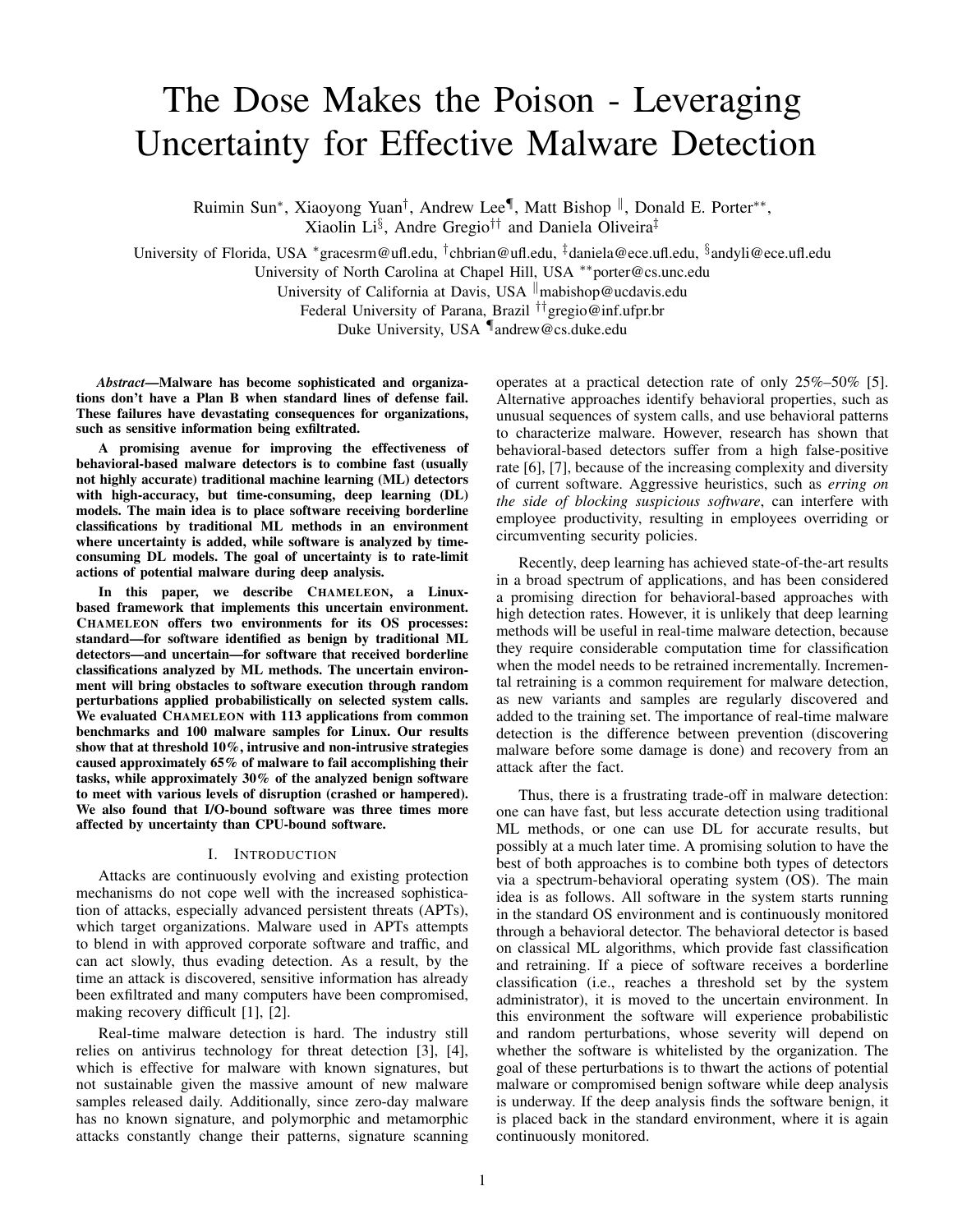In this paper, we propose CHAMELEON, a kernel module realizing this spectrum OS behavior for Linux. CHAMELEON has the potential to allow the successful combination of ML detection methods with the power of DL for real-time malware detection to protect computer infrastructures in organizations.

Today, it is standard practice for organizations to restrict or whitelist mission-critical software used by their employees [6]. Employees are supposed to use only approved software tied to their primary task and are allowed to use some personal software. CHAMELEON applies non-intrusive strategies (e.g., delay a system call execution) to whitelisted software, and intrusive strategies (e.g., increase or decrease the bytes in a buffer passed as a parameter to a system call) to nonwhitelisted software. The goal of CHAMELEON is to create obstacles to the execution of software running in the uncertain environment, thus buying time for DL-based detectors to provide a definitive and accurate classification of the software.

We evaluated CHAMELEON with 100 samples of Linux malware and 113 common software from several categories. Our results show that at a threshold of 10%, intrusive strategies thwart 62% of malware, while non-intrusive strategies caused a failure rate of 68%. At threshold 50%, the percentage of adversely affected malware increased to 81% and 76% respectively. With a 10% threshold, the perturbations also cause various levels of disruption (crash or hampered execution) to approximately 30% of the analyzed benign software. With a 50% threshold, the percentage of software adversely affected raised to 50%. We also found that I/O-bound software was three times more affected by uncertainty than CPU-bound software.

CHAMELEON has the potential to allow for a combination of traditional ML and DL malware detection, and also provided a "safety net" for failures in standard malware detection solutions. Further CHAMELEON advances systems security, as it can (i) make systems diverse by design because of the unpredictable execution in the uncertain environment, (ii) increase attackers' workload, and (iii) decrease the speed of attacks and their chance of success.

This paper is organized as follows. Section II describes the threat model and assumptions. Section III describes CHAMELEON's design and implementation. Section IV evaluates CHAMELEON. Section V discusses CHAMELEON's results and limitations. Section VI summarizes related work on malware detection, software diversity, and attempts on unpredictability as a security mechanism. Section VII concludes the paper.

#### II. THREAT MODEL AND ASSUMPTIONS

CHAMELEON's goal is to provide an environment that rate-limits the effects of potential malware, while more timeconsuming deep analysis is underway. CHAMELEON's protection is designed for corporations and similar organizations, which adopt a standard practice of controlling software running at the corporate perimeter. These controls commonly apply to mission-critical and task-primary software, as well as allowing some personal software [7]. Organizations face the challenge of enforcing perimeter security, while also causing minimum interference to employees' primary tasks. The combination of fast, preliminary classification by traditional ML methods and deep analysis for borderline cases can help address this challenge.

We also assume that if an organization is a target of a wellmotivated attacker, malware will eventually get in. A classic scenario is when a C-level personnel of a targeted organization falls victim to a spear-phishing email attack, thereby causing an APT backdoor to be installed in one of the computers of the victim's company. The malware is zero-day and is not detected by any antivirus. It also behaves in a way that does not raise red flags for a behavior-based detector. Further, a mis-configuration in the administrator's software restriction policies allows the software to run. In a standard OS, this APT would initiate a devastating attack in the organization. With CHAMELEON, this APT might receive a borderline classification at some point by a traditional ML detector and would then be placed in the uncertain environment. In this environment the APT backdoor partially works, while deep analysis makes a more definitive diagnosis.

We assume that a whitelisted software receiving a borderline classification by a traditional ML-based detector can be an indication of software compromise.

It is worth noting that CHAMELEON does not compete with standard lines of defenses, such as antiviruses and traditional behavioral-based detectors. It is complementary, equipping these solutions with a safety net in the event of misdiagnosis.

## III. DESIGN AND IMPLEMENTATION

We designed and implemented CHAMELEON for the Linux OS. CHAMELEON offers two environments to its processes: (i) a standard environment, which works predictably as any OS would, and (ii) an uncertain environment, where a subset of the OS system calls undergo unpredictable interferences.

The key insight is that interference in the uncertain environment will hamper the malware's chances of success, as some system calls might return errors in accessing system resources, such as network connections or files. Moreover, random unavailability and some delays will make gaining CPU time difficult for malware.

# *A. The Interference Set*

Our first step was deciding what system calls were good candidates for interference. We relied on Tsai et al.'s study [8], which ranked Linux system calls by their likelihood of use by applications. Based on these insights, we selected 37 system calls for the interference set to represent various OS functionalities relevant for malware (file, network, and processrelated). Most of these system calls (summarized in Table I) are I/O-bound, since I/O is essential to most malware, regardless of its sophistication level.

We introduced new versions for all system calls in the interference set. When CHAMELEON's uncertainty module is loaded, it records the pointer to each system call in the interference set as orig\_<syscall\_name> and alters the respective table entry to point to  $my_{\text{ss}}$  = syscall\_name>(). We also developed two sets of interference strategies, detailed below.

# *B. Interference Strategies*

The non-intrusive interference strategies will perturb software execution within the OS specification. They are applied to whitelisted software running in the uncertain environment.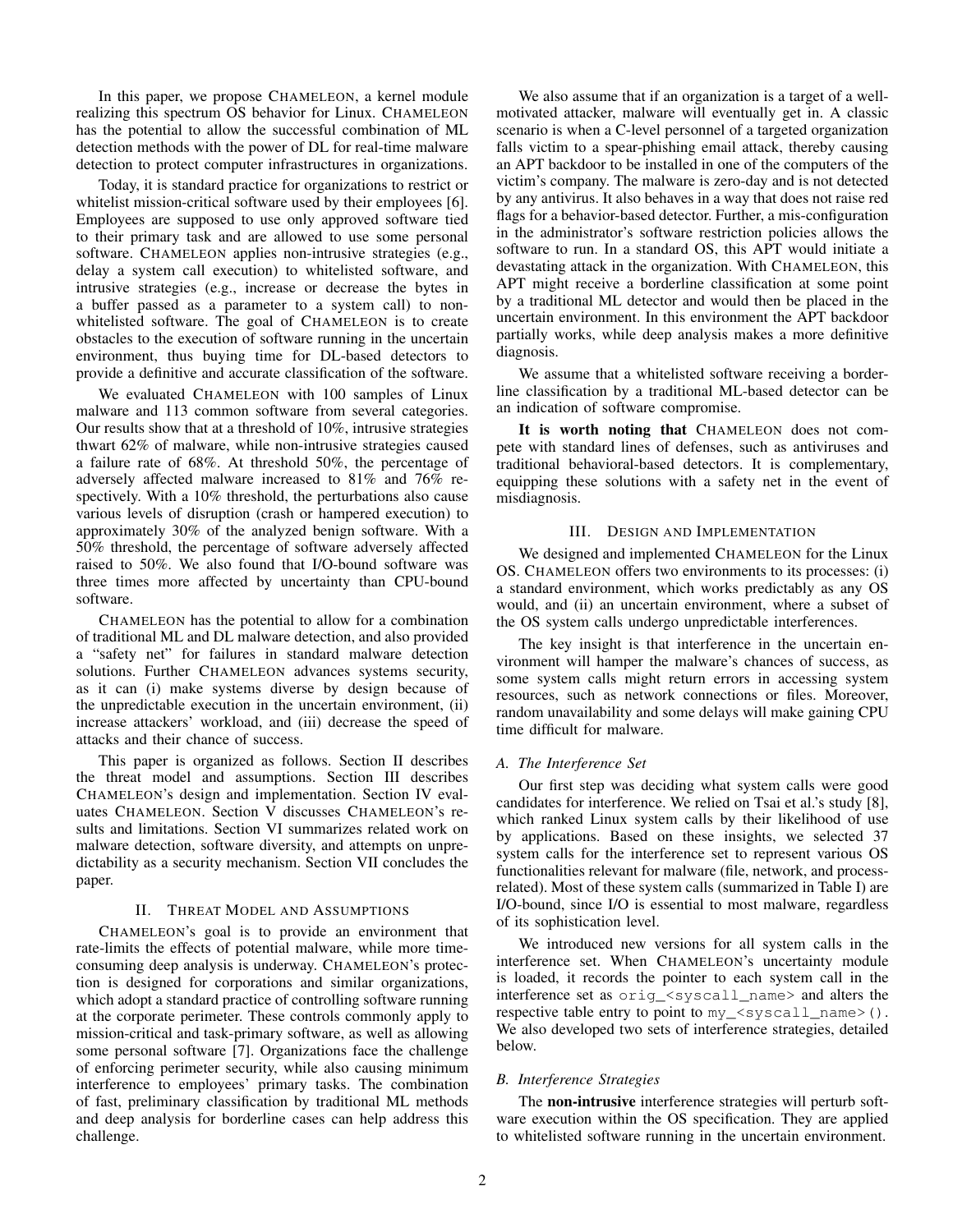| Category                  | System call                                                                                                                                                                                                                           |
|---------------------------|---------------------------------------------------------------------------------------------------------------------------------------------------------------------------------------------------------------------------------------|
| File<br>related           | sys_open, sys_openat, sys_creat, sys_read, sys_ready,<br>sys_write, sys_writev, sys_lseek, sys_close, sys_stat, sys_lstat,<br>sys_fstat, sys_stat64, sys_lstat64, sys_fstat64, sys_dup,<br>sys_dup2, sys_dup3, sys_unlink, sys_rename |
| <b>Network</b><br>related | sys_bind, sys_listen, sys_connect, sys_accept,<br>sys_accept4, sys_sendto, sys_recvfrom,<br>sys_sendmsg, sys_recvmsg, sys_socketcall                                                                                                  |
| Process<br>related        | sys_pready, sys_pread64,<br>sys_pwritev, sys_pwrite64, sys_fork, sys_clone, sys_nanosleep                                                                                                                                             |

TABLE I: System call Interference Set.

*System call silencing with error return*: The system call immediately returns an error value randomly selected from the range [-255, -1]. This strategy can create difficulties for the execution of the process, especially if it does not handle errors well. Further it can cause transient unavailability to resources, such as files and network connections, creating difficulties for a fork bomb or a network flooder to operate. Note that not all error returns are in the specification; most system calls on Linux have an expected subset, and valid software might fail to check for an unspecified error.

*Process delay*: Injects a random delay within the range [0,0.1s] during the system call execution with the goal to drag potential malware execution. It can create difficulties in timely malware communication with a C&C for files exfiltration, as well as prevent flooders from sending enough packets in a very short time, rate-limiting DoS in a victim server.

*Process priority decrease*: Decreases the dynamic process priority to the lowest possible value, delaying its scheduling to one of the system's CPUs.

The intrusive interference strategies will cause perturbations that may corrupt the software. They are applied to nonwhitelisted software running in the uncertain environment.

*System call silencing*: The system call immediately returns a value that indicates a successful execution, but without executing the system call.

*Buffer bytes change*: Decreases the size of the number of bytes in a buffer passed as a parameter to a system call. It can be applied to all system calls with a buffer parameter, such as sys\_read, sys\_write, sys\_sendto and sys\_recvfrom. This strategy can corrupt the execution of malicious scripts, thus frustrating attempts to exfiltrate sensitive data. Viruses can also be adversely affected by the disruption of the buffer with a malicious payload trying to be injected into a victim's ELF header, and the victim may get corrupted and lose its ability to infect other files.

*Connection restriction*: Changes the IP address in sys\_bind, or limits the queue length for established sockets waiting to be accepted in sys\_listen. The IP address can be randomly changed, which will likely cause an error, or it can be set to the IP address of a honeypot, allowing backdoors to be traced.

*File offset change*: Changes a file pointer in the sys lseek system call so that subsequent invocations of sys\_write and sys read will access unpredictable file contents.

#### *C. System Architecture*

The uncertain environment adds some fields to the Linux task\_struct (i.e., thread descriptor):

process\_env: Informs if the process should run in the standard or uncertain environment.

| Process <sub>1</sub>                                                      | <b>Uncertain Environment</b><br><br>Process <sub>2</sub>                                                                        | <b>Process N</b>                                                                                                |
|---------------------------------------------------------------------------|---------------------------------------------------------------------------------------------------------------------------------|-----------------------------------------------------------------------------------------------------------------|
| Process <sub>2</sub><br>task struct<br><br>process env<br>threshold<br>OS | $\left(1\right)$<br><b>System Call</b><br><b>Table</b><br>sys_write()<br>(2)<br>sys_read()<br>Interference<br>Set<br>sys_fork() | $(3)$ $($<br><b>Corruption Protection</b><br><b>System call replacement</b><br>(0)<br><b>Uncertainty Module</b> |

Fig. 1: System architecture. When a process running in the uncertain environment invokes a system call in the interference set (1), the *Uncertainty Module* checks if the process is running in the uncertain environment (2), and depending on the execution of the corruption protection mechanism (3), randomly selects an interference strategy to apply to the system call. The corruption protection mechanism prevents interferences during accesses to critical files, such as libraries.

fd\_list: Keeps a list of critical file descriptors during runtime execution. Interference on system files, such as library or devices, will likely crash the program execution. Thus, interference is not applied to system calls manipulating those file descriptors (see Section III-D for more details).

threshold: Represents the probability that a system call from the interference set invoked by a process in the uncertain environment will undergo interference. The higher the threshold, the higher the probability that an interference strategy will be applied.

Figure 1 illustrates the architecture and operation of the uncertain environment. A key component of the architecture is a loadable kernel module, the *Uncertainty Module*, which monitors the execution of all system calls in the interference set, and applies a randomly-chosen interference strategy to the system call, depending on the process environment and the interference threshold.

For example, consider Process 2 in Figure 1, loaded in the uncertain environment and invoking sys\_write (Step 1). Because sys\_write is in the interference set, it can introduce uncertainty in its own execution. First the system call inspects Process 2's environment and finds that it runs in the uncertain environment (Step 2). Next, sys\_write runs the corruption protection mechanism (Section III-D) to make sure that no interference will occur if the system call is accessing a critical file (Step 3). If sys\_write is not accessing a critical file, CHAMELEON decides based on the threshold whether or not a strategy should be applied. If a strategy is to be applied, sys write randomly selects one of the strategies that can be applied to its execution.

## *D. Corruption Protection Mechanism*

The uncertainty module employs a corruption protection mechanism to prevent interference while a process in the uncertain environment is accessing critical system files, which might cause early termination of the process. The files are identified through file descriptors, created by sys\_open, sys\_openat and sys\_creat, and deleted by sys close. System calls whose parameters are file descriptors, such as sys\_lseek, sys\_read and sys\_write, are under this protection mechanism. These protected files are determined by an administrator and tracked by setting an extended attribute in the file's inode in the .security namespace; a similar strategy is employed by SELinux [9].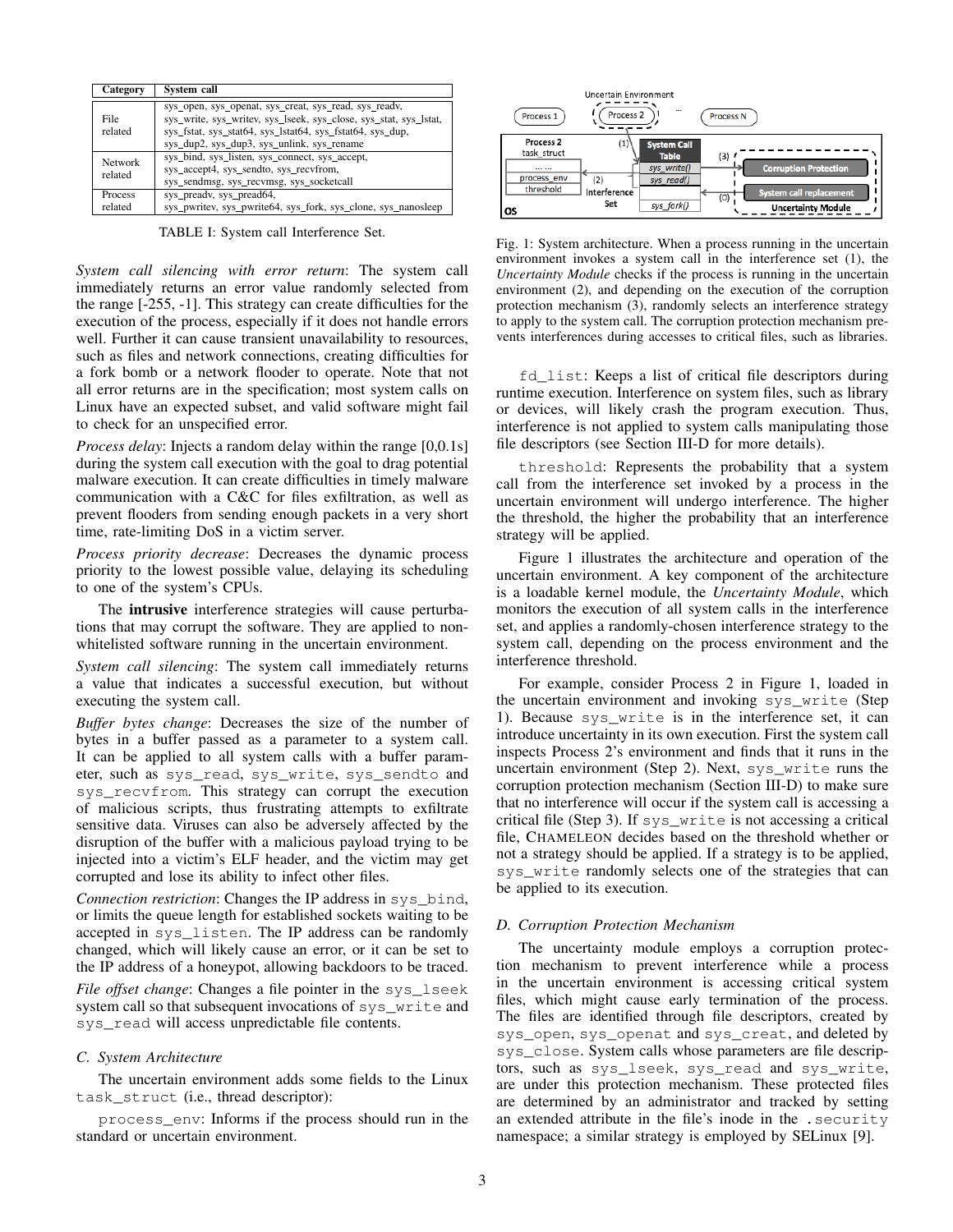When a process running in the uncertain environment opens a file with a pathname beginning with critical directories or containing keywords, the file's descriptor (fd) is added to a new per process data structure  $fd\_list$ . Later, when this process invokes sys read or sys write referring to an  $fd$ in  $fd\_list$ , the protection mechanism will prevent interference strategies from being applied to these system calls.

#### IV. EVALUATION

The goal of our evaluation was to discover the impact of CHAMELEON's uncertain environment in malware and benign softwares behavior. We deployed and evaluated CHAMELEON on a Linux machine running Ubuntu 14.04 with kernel release 3.13, with 16GB RAM, 160GB Hard Disk, x86\_64 architecture, and 8 processors.

Our evaluation leveraged a collection of 113 software including common software from GNU projects [10], SPEC CPU2006 [11] and Phoronix-test-suite [12], and 100 Linux malware from THC [13] and VirusShare [14].

The 100 malware samples were randomly selected from different categories (22 flooders, 14 worms, 15 spyware, 24 Trojans and 25 viruses). In total, our evaluation set contained 147 I/O-bound and 66 CPU-bound software samples, containing both common benign software and malware.

For each software or malware sample (and always starting with a clean virtual machine), we configured the system with all files and parameters needed for the evaluation. Then we ran the software (first in the standard environment and later in the uncertain environment) and logged execution-related data, such as the number of invoked system calls, system call parameters, output values, and whether or not the program was adversely affected.

#### *A. General Software*

We ran our samples of general software (I/O-bound and CPU-bound) in the uncertain environment and observed their execution outcome. We consider the following cases as *Hampered* executions: (i) a text editor temporarily losing some functionality; (2) a scientific tool producing partial results; (3) a network tool missing packets. The execution outcome was considered *Crashed* if the software hanged longer than twice its standard runtime and needed to be manually killed. A *Succeeded* execution generates outputs that are exactly the same as those produced with the same test case in the standard environment and with a runtime that does not exceed twice that in the standard runtime.

As shown in Table II, at threshold 10% with intrusive strategies, on average 37% of the tasks experienced some form of crash or hamper. With non-intrusive strategies, this percentage was 30%. For a 50% threshold and intrusive strategies, 59% of the software was adversely affected. With non-intrusive strategies, this number was 10% smaller. Programs that wrote into files were the most sensitive to uncertainty as all of the text editors (for 50% threshold) and half of them (for 10% threshold) were adversely affected by uncertainty.

Software that relies on the correctness of the data written into files, such as text editors, were the most sensitive to uncertainty. With intrusive strategies at threshold 50%, none of the 15 text editors running in the uncertain experiment completed their intended tasks. With non-intrusive strategies, only 33% of the software executed without errors. With a threshold of 10%, non-intrusive strategies obtained a Succeed ratio of 73.3%. With intrusive strategies for the same threshold, nearly half of the software crashed or were hampered. These results show that APTs that rely on exfiltrating sensitive data and keyloggers would have a very low success rate in the uncertain environment. This result also shows that text-editors are not suitable to be protected under CHAMELEON.

We analyzed the performance penalty caused by the interference strategies, such as process delay and process priority decrease on all 23 benchmark software whose execution could be scripted. Highly interactive software were tested manually and showed negligible overhead. Figure 2 shows the average runtime overhead for software whose execution could be scripted running in the uncertain environment. For runtimes ranging from 0 to 0.01 seconds, the average penalty is 8%; for runtimes ranging from 0.1 to 1 seconds, the average penalty is 4%; for runtimes longer than 10 seconds, the average penalty is 1.8%. This shows that the longer the runtime, the smaller the overhead is. One hypothesis is that software with longer execution time are usually CPU-bound programs performing time-consuming calculations. Because most of the system calls in the interference set are I/O related, CPU-bound programs are perturbed less and thus smaller overhead are incurred.



Fig. 2: Performance penalty for 23 benchmark software whose execution time could be scripted. We categorized the software according to their average runtime.

During our analysis we also measured the code coverage by compiling the analyzed software source code with gcov [15], EMMA [16] and Coverage.py [17] based on the software's programming language. On the 71 applications for which we had source code, the average coverage was 69.49%.

We also tested 26 benign applications with different workloads running in the standard and uncertain environment. The workloads contained three levels: *light*, *medium* and *heavy*, which corresponded to *test*, *train*, and *ref* level for SPEC CPU2006, and first, middle-most, and last-level in the Phoronix Test Suite. Our results showed that 2 of the 26 benign software were adversely affected on all three different workloads, indicating that the workload type does not impact the program outcome in the uncertain environment for the two sets of interference strategies we used.

## *B. Malware*

We also analyzed how malware were affected by the uncertain environment, for intrusive and non-intrusive strategies. We considered that malware were adversely affected by the uncertain environment if they crashed or executed in a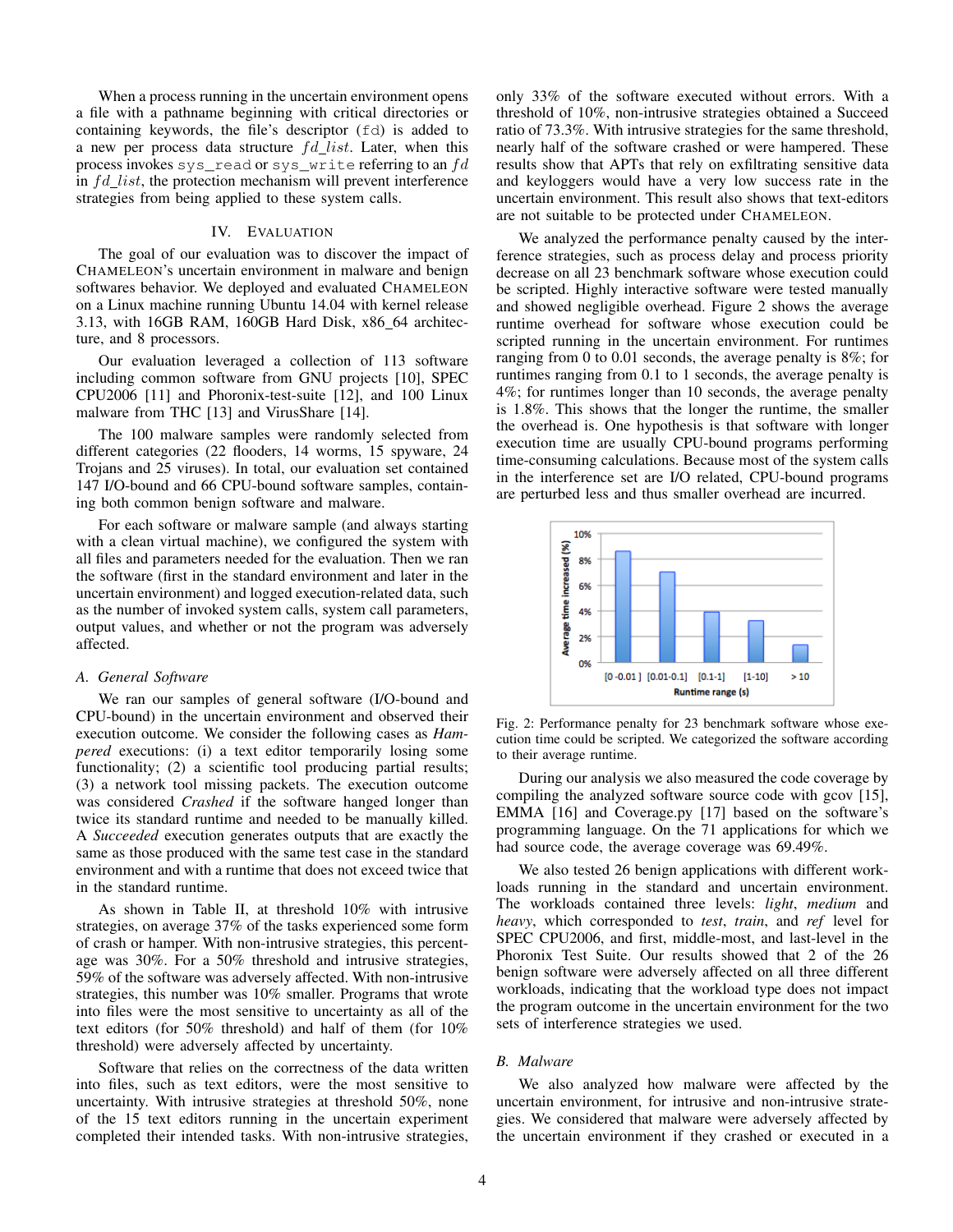hampered fashion. An execution is considered *Crashed* if malware terminates before performing its malicious actions. An execution is considered *Succeeded* if malware accomplished its intended task, such as injecting malicious payload into an executable. The following outcomes are examples of hampered malware execution in the uncertain environment: (1) a virus that injects only part of the malicious code to an executable or source code file; (2) a botnet that loses commands sent to the bot herder; (3) a cracker that retrieves wrong or partial user credentials; (4) a spyware that redirects incomplete stdin, stdout or stderr of the victim; (5) a flooder that sends only a percentage of the total number of packets it attempted.

Our evaluation with 100 Linux malware samples showed that, when intrusive strategies were applied, 81% of the malware samples failed to accomplish their tasks at threshold 50%, and 62% failed at threshold 10%. Non-intrusive strategies yielded similar results for threshold 50% and 10%, with 76% and 68% of malware adversely affected, respectively.

Table II shows the impact of intrusive and non-intrusive strategies in the uncertain environment for different types of malware for the thresholds of 10% and 50%. For each type of malware samples, threshold 50% caused about 20% more Crashed and 13% fewer Succeeded outcomes in the uncertain environment than threshold 10% for both intrusive and nonintrusive strategies. Non-intrusive strategies caused about 9% more Hampered and 5% fewer Crashed execution outcomes than intrusive strategies for different thresholds, showing as expected that non-intrusive strategies are less disturbing to malware than intrusive strategies.

At threshold 50%, intrusive and non-intrusive strategies had a similar ratio of Crashed execution: 40% to 60% for each type of malware. At threshold 10%, non-intrusive strategies had spyware with the lowest ratio (13%) of Crashed execution and flooders with the highest (36%); Intrusive strategies had flooders with the lowest ratio (13%) of Crashed execution and viruses with the highest (44%). In other words, since threshold 50% had a strong influence on malware execution in the uncertain environment, different sets of strategies (intrusive or non-intrusive) caused similar impact on execution outcomes.

The studied viruses appeared not to be sensitive to strategy and threshold, with the ratios of different execution outcomes similar for all cases—Crashed ratio at about 40%, Succeeded ratio at about 25%, and Hampered ratio at about 30%. This can be explained by the homogeneous nature of these viruses' implementation. Usually a virus will inject malicious code to executables or source files in one write system call, and once this call is disturbed, the virus will be affected. Therefore, the Crashed ratio for viruses is higher than those of other types of malware.

At threshold 10%, Flooders were more sensitive to nonintrusive strategies than intrusive strategies, with the ratio of Succeeded execution decreased from 41% to 18%, while other types of malware did not change so much. Since the goal of Flooders is to send a great number of packets in a very short time, the advantages of non-intrusive strategies such as delaying and decreasing process priorities affected Flooders more.

Spyware had the lowest ratio of Hampered execution for different thresholds and strategies.

## *C. Behavior Comparison*

Table III compares the execution of malware and benign software at the system call level in the uncertain environment. Modern software invoked more than twice the number of system calls monitored than malware, even with the existence of Flooders, which usually largely increased the average number of system calls invoked. For benign software the number of system calls perturbed or silenced was only half of those for malware, mainly because of the effectiveness of the corruption protection mechanism introduced in Section III-D. Benign software had a larger number of connection attempts and read/write operation monitored than malware. However, a smaller fraction of benign software system calls was perturbed in the uncertain environment.

# *D. Case Study: Advanced Persistent Threat (APT)*

In this section we show the evaluation of the interference strategies with an APT attack. We simulated a watering hole attack similar to *the Black Vine* APT from Symantec [18]. This attack has three main components: a Trojan, a backdoor and a keylogger. First, the attacker sends a spear-phishing e-mail to a user with a link for downloading the Trojan encryption tool. If the user clicks on the link and later uses the Trojan tool to encrypt a file, the tool downloads and executes a backdoor from a C&C server while encrypting the requested file. Then, the backdoor copies the directory structure and the ssh host key from the user's machine into a file and sends it to the C&C server. After the backdoor executes, the attacker deletes any traces of the infection without affecting the Trojan's encryption/decryption functionality. The attacker will also install a keylogger to obtain root privileges. Next, the backdoor runs a script that uploads sensitive data to the C&C server.

The Trojan is written in C using *libgcrypt* for encryption and decryption. It uses the curl library for downloading the backdoor from the Internet. In our simulation we used the *logkeys* keylogger from [19]. The backdoor script uses scp for sending the data to the C&C server.

APT in the Uncertain Environment: in the standard environment, only 85 system calls in the interference set were captured for the simulated Black Vine, in which 52 were connection related calls with 132,254 buffer bytes read or written. Compared to the standard environment, the uncertain environment with a threshold of 10% caused a loss of 4% and 5% of the system calls with intrusive and non-intrusive strategies, respectively. With a 50% threshold, 71% and 76% of the system calls were lost, respectively. This sharp increase on system call loss was caused by early termination of some APT functionalities, e.g., a failure of sys\_open would prevent the invocation of sys\_read and sys\_write. Threshold 50% also caused a great increase on connection loss and byte loss, compared with the numbers we found for threshold 10%. With intrusive strategies at threshold 10%, the number of bytes monitored increased compared with that in the standard environment, and this can be explained by the APT retry-onfail mechanism. When an incomplete write is detected, the APT would try to write the buffer bytes again. When the threshold increased from 10% to 50%, the retry mechanism failed to write the original number of bytes.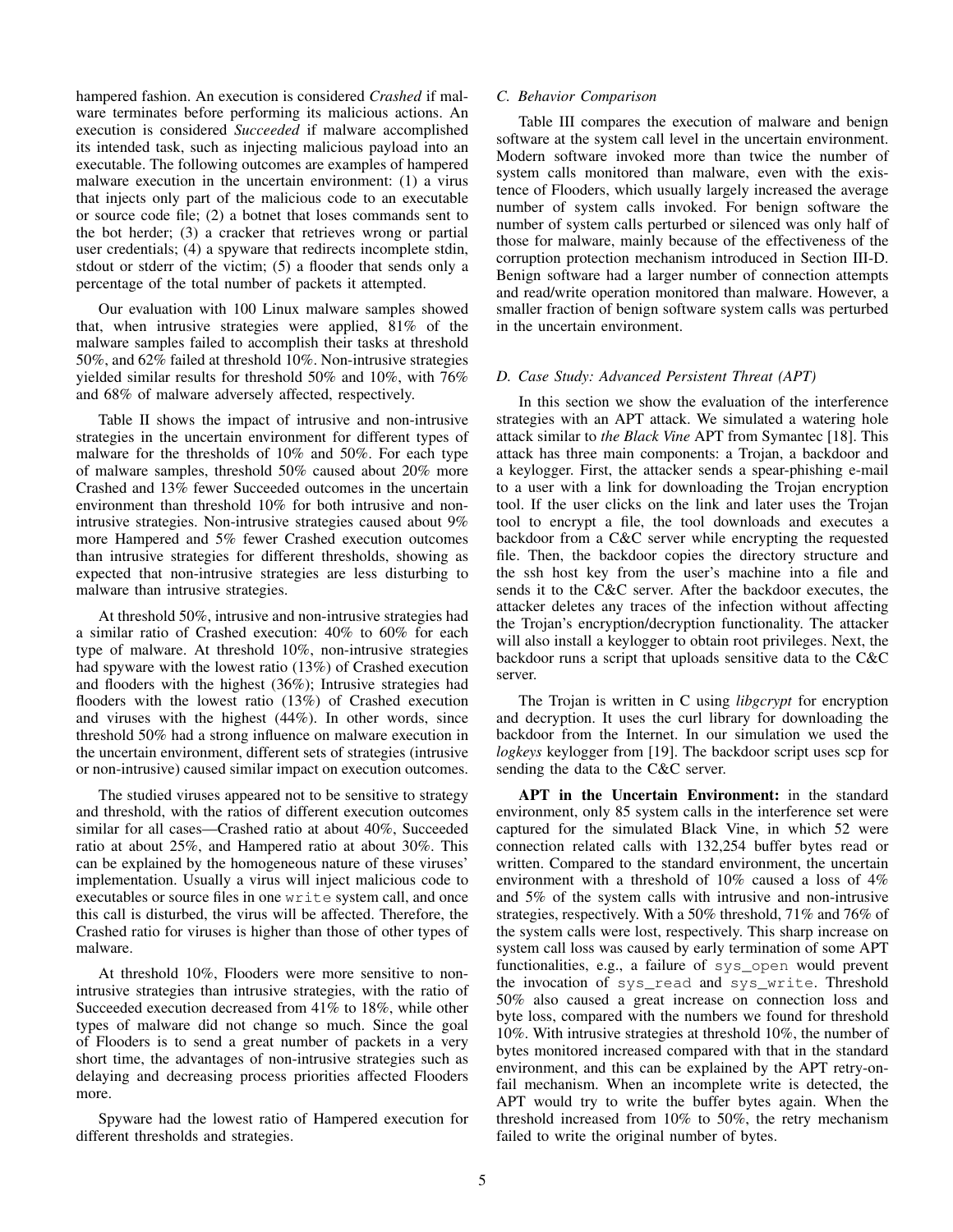|                     | threshold = $50\%$ |       |               |               |           |        | threshold = $10\%$ |       |        |               |        |        |
|---------------------|--------------------|-------|---------------|---------------|-----------|--------|--------------------|-------|--------|---------------|--------|--------|
| Malware             | Intrusive          |       |               | Non-intrusive |           |        | <b>Intrusive</b>   |       |        | Non-intrusive |        |        |
| Category            | <b>Succ</b>        | Crash | Hamper        | <b>Succ</b>   | Crash     | Hamper | <b>Succ</b>        | Crash | Hamper | Succ          | Crash  | Hamper |
| Spyware             | 27%                | 67%   | 7%            | 40%           | 40%       | 20%    | 53%                | 27%   | 20%    | 60%           | 13%    | 27%    |
| Viruses             | 24%                | 48%   | 28%           | 24%           | 40%       | 36%    | 24%                | 44%   | 32%    | 28%           | 36%    | 36%    |
| Worm                | 21%                | 36%   | 43%           | 21%           | 57%       | 21%    | 29%                | 50%   | 21%    | 21%           | 29%    | 50%    |
| Trojan              | 17%                | 63%   | 21%           | 29%           | 50%       | 21%    | 46%                | 29%   | 25%    | 38%           | 25%    | 38%    |
| <b>Flooders</b>     | 9%                 | 59%   | 32%           | 9%            | 50%       | 41%    | 41%                | 14%   | 45%    | 18%           | 36%    | 45%    |
| All                 | 19%                | 55%   | 26%           | 24%           | 45%       | 29%    | 38%                | 32%   | 30%    | 32%           | 29%    | 39%    |
| Software            | Intrusive          |       | Non-intrusive |               | Intrusive |        | Non-intrusive      |       |        |               |        |        |
| Category            | <b>Succ</b>        | Crash | Hamper        | Succ          | Crash     | Hamper | Succ               | Crash | Hamper | Succ          | Crash  | Hamper |
| <b>Text Editors</b> | $\Omega$           | 73%   | 27%           | 33%           | 33%       | 33%    | 53%                | 20%   | 27%    | 73%           | 20%    | 7%     |
| Compilers           | 18%                | 55%   | 27%           | 36%           | 18%       | 45%    | 55%                | 27%   | 18%    | 73%           | $18\%$ | 9%     |
| Network Tools       | 38%                | 56%   | 6%            | 50%           | 31%       | 19%    | 56%                | 19%   | 25%    | 56%           | 31%    | 13%    |
| Scientific Tools    | 33%                | 63%   | 3%            | 40%           | 43%       | 17%    | 53%                | 30%   | 17%    | 60%           | 20%    | 20%    |
| Others              | 82%                | 7%    | 11%           | 79%           | 7%        | 14%    | 86%                | 7%    | 7%     | 86%           | $4\%$  | 11%    |
| All                 | 41%                | 47%   | 12%           | 51%           | 27%       | 22%    | 63%                | 20%   | 17%    | 70%           | 17%    | 13%    |

TABLE II: Execution for different types of malware and benign software under intrusive and non-intrusive strategies in the uncertain environment. We used *Succ*, *Crash* and *Hamper* for the *ratios* of Succeeded, Crashed and Hampered execution outcomes.

| Malware<br>Category  | Number of<br>syscalls<br>monitored | Percentage of<br>syscalls<br>perturbed | Percentage of<br>syscalls<br>silenced | Number of<br>connection-related<br>syscalls<br>monitored | Percentage of<br>connection-related<br>syscalls<br>perturbed | Number of<br>buffer-related<br>syscalls<br>monitored | Percentage of<br>buffer-related<br>syscalls<br>perturbed |
|----------------------|------------------------------------|----------------------------------------|---------------------------------------|----------------------------------------------------------|--------------------------------------------------------------|------------------------------------------------------|----------------------------------------------------------|
| Flooders             | 930.50                             | 9.74%                                  | 3.39%                                 | 626.64                                                   | 10.13%                                                       | 91.18                                                | 6.58%                                                    |
| Spyware              | 50.73                              | 2.89%                                  | 1.05%                                 | 4.67                                                     | 7.14%                                                        | 26.13                                                | 3.06%                                                    |
| Trojan               | 523.80                             | 8.09%                                  | 2.85%                                 | 396.53                                                   | 9.52%                                                        | 182.67                                               | 7.14%                                                    |
| Viruses              | 423.44                             | 5.02%                                  | 1.66%                                 | 211.75                                                   | 9.56%                                                        | 15.32                                                | 4.96%                                                    |
| Worms                | 68880.64                           | $0.05\%$                               | 0.02%                                 | 332.56                                                   | 9.86%                                                        | 43.79                                                | 8.97%                                                    |
| All                  | 9992.49                            | 0.41%                                  | 0.14%                                 | 266.16                                                   | 9.87%                                                        | 77.78                                                | 6.83%                                                    |
|                      |                                    |                                        |                                       |                                                          |                                                              |                                                      |                                                          |
| Software<br>Category | Number of<br>syscalls<br>monitored | Percentage of<br>syscalls<br>perturbed | Percentage of<br>syscalls<br>silenced | Number of<br>connection-related<br>syscalls<br>monitored | Percentage of<br>connection-related<br>syscalls<br>perturbed | Number of<br>buffer-related<br>syscalls<br>monitored | Percentage of<br>buffer-related<br>syscalls<br>perturbed |
| Scientific Tools     | 2071.59                            | 1.13%                                  | 0.34%                                 | 4.00                                                     | $0.00\%$                                                     | 1878.28                                              | 0.46%                                                    |
| Compilers            | 167303.36                          | 0.04%                                  | 0.01%                                 | 4.00                                                     | $0.00\%$                                                     | 164418.73                                            | $0.00\%$                                                 |
| Network Tools        | 515.50                             | 2.85%                                  | $1.01\%$                              | 106.43                                                   | 10.99%                                                       | 206.38                                               | 1.54%                                                    |
| Others               | 566.31                             | $0.54\%$                               | 0.19%                                 | 2.00                                                     | $0.00\%$                                                     | 394.77                                               | 0.19%                                                    |
| <b>Text Editors</b>  | 6693.20                            | $0.42\%$                               | 0.14%                                 | 3404.00                                                  | 0.04%                                                        | 4377.93                                              | 0.40%                                                    |

TABLE III: Comparison between malware and benchmark software on system call perturbation under the uncertain environment (with Nonintrusive strategies at threshold 10%).

| <b>Environment</b>     | Number of<br>syscalls<br>monitored | Percentage<br>of syscalls<br>lost | Number of<br>connection-related<br>syscalls<br>monitored | Percentage of<br>connection-related<br>syscalls<br>lost | Number of<br>buffer-related<br>bytes<br>monitored | Percentage of<br>buffer-related<br>bytes<br>lost |
|------------------------|------------------------------------|-----------------------------------|----------------------------------------------------------|---------------------------------------------------------|---------------------------------------------------|--------------------------------------------------|
| None                   | 85                                 | $0\%$                             | 52                                                       | $0\%$                                                   | 132254                                            | $0\%$                                            |
| Intrusive $(10\%)$     | 82                                 | $4\%$                             | 49                                                       | 6%                                                      | 145200                                            | 9%                                               |
| Intrusive $(50\%)$     | 25                                 | 71%                               | 16                                                       | 69%                                                     | 5905                                              | 96%                                              |
| Non-intrusive $(10\%)$ | 81                                 | 5%                                | 48                                                       | 8%                                                      | 120366                                            | $9\%$                                            |
| Non-intrusive $(50\%)$ | 20                                 | 76%                               |                                                          | 79%                                                     | 5963                                              | 95%                                              |

TABLE IV: Execution details of the Black Vine APT in the standard and uncertain environment. Under the uncertain environment, the experiment was carried out with intrusive and non-intrusive strategies for the 10% and 50% thresholds.

#### V. DISCUSSION

As we discussed in Section II, a resourceful and motivated adversary can bypass any protection mechanism. Even though the uncertain environment is designed to rate-limit stealthy malware, it can still be eluded by attacks. For example, highly fault-tolerant malware will be resilient to the uncertain environment.

There are some trade-offs in selecting an interference strategy. Intrusive strategies are more aggressive, and will affect software running in the uncertain environment more. For an organization with high security demands and less tolerance for non-approved software, intrusive strategies will offer more protection. However, our approach is not suitable for organizations that do not control software running in their perimeter.

Strategy *Process Delay* is different from just suspending software execution. A suspended execution stops suspicious software from running and will not generate data for DL analysis—this does not address the challenge of false positive. *Process Delay*, on the other hand, slows down software execution, thus potentially buying time for deep analysis and allowing for the accurate classification of borderline cases. Also, suspension of execution can be detected by malware just by checking wall clock time. If malware comes to this realization, it can infer it is being monitored and avoid behaving maliciously for some time to avoid detection.

The worst case scenario for software in CHAMELEON would be to keep getting a borderline classification from ML detectors, and end up running in the uncertain environment all the time. One possibility to address such corner cases is for the ML detector raise the borderline threshold or the system administrator change the uncertainty level.

Although this approach was implemented for Linux (to allow the release of the open source code), it can also be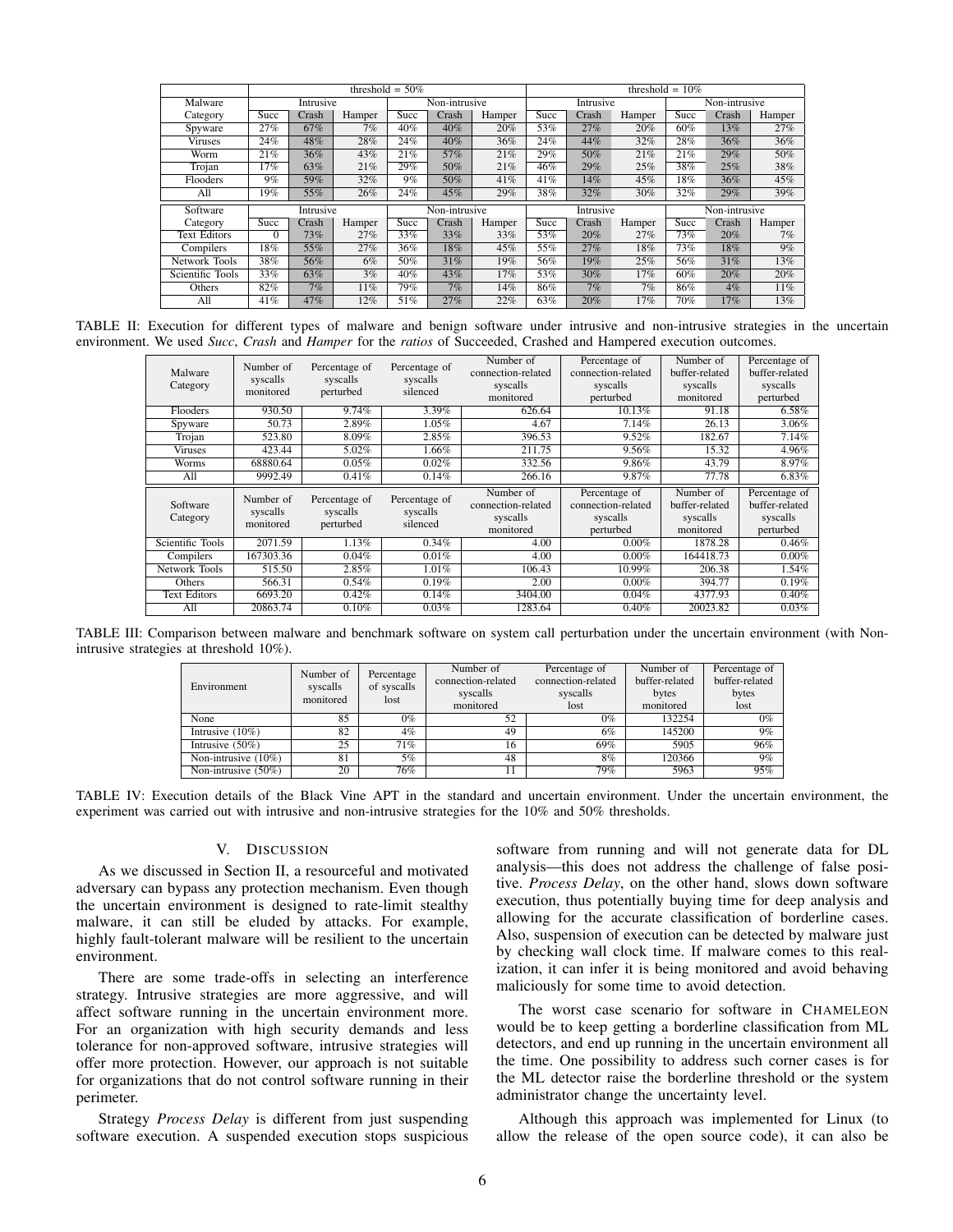implemented in other operating systems, such as Windows, which is a popular target of malware attacks.

Finally, we are aware that the degree of uncertainty is not a one-size-fits-all solution—we expect an administrator to dial in the level of uncertainty to the needs of the organization and applications.

## VI. RELATED WORK

Our work intersects the areas of malware detection, software diversity, and deception. This section summarizes how they have been used in software design and highlights understudied areas.

Malware Detection: There are extensive literature dating to the 1990s on detection of intrusions and malware. Malware detection techniques can be signature-based [3], [4] or behavior-based [20]–[22].

Signature-based approaches match bytes and instructions from known malware to the unknown program under analysis. These techniques are accurate, but they can be evaded when attackers use polymorphism and metamorphism to create malware variants; these variants have the same behavior but have different byte signatures. Further, these approaches cannot detect zero-day malware and have a practical detection rate ranging from 25% to 50% [5].

Behavior-based techniques, which can be static or dynamic, analyze program behavior and attempt to detect events, instructions or resource access that are indicative of malware. Behavioral solutions based on static analysis [21] analyze the source code of malware and benign applications in an attempt to extract their unique behavior in high level specifications. Most of the work on dynamic behavior-based malware detection [20], [22] are based on seminal work by Forrest et al. [20]. System call-based malware detectors suffer, however, from high positive rates due to the diverse nature of system calls invoked by applications. This challenge has worsened as programs are becoming increasingly diverse [22].

Some approaches analyze the data flow of a program to extract malware behavior. Panorama [23], for example, performs system-level taint-tracking to discover how malware leaks sensitive data. Martignoni et al. [24] leveraged hierarchical behavioral graphs to infer high-level behavior of lowlevel events. The approach traces the execution of a program, performing data-flow analysis to discover relevant actions such as proxying, data leaking and key stroke logging. Ether [25] improved on tracing granularity on single instructions and system calls via hardware virtualization extensions. Ye et al. [26] proposed a semi-parametric classification model for combining file content and file relation information to improve the performance of file sample classification. More recently, Bromium [5] proposed the use of virtualization on a per-process basis to isolate every process from the system and from each other. While this certainly advances the level of granularity offered by traditional sandboxes, it has some inconveniences for the user (e.g., it creates obstacles to inter-process communication) and cannot guarantee complete perimeter protection (e.g., a keylogger still can record credentials).

CHAMELEON's goal is to provide an environment where possible malware can be rate-limited, while time-consuming deep analysis is underway.

Diversity: The ability to diversify behavior within a system is an essential building block for unpredictability. Diversifying components within the software stack can improve overall robustness. Researchers have studied building diverse computer systems. Forrest et al. [27] proposed guidelines and advocated the use of randomized compilation techniques, which motivated later work in this area [28]. She and her colleagues [29] also showed that code exhibits evolutionary characteristics similar to those seen in the biological world. A program, like a biological organism, has the potential to mutate, but can still function normally [29].

Several projects mitigate buffer overflows and other memory errors by randomizing system call mappings, global library entry points, stack placement, stack direction, and heap placement—often in conjunction with running multiple versions in parallel to detect divergence [30].

Deception: To a limited extent, deception has been an implicit technique for cyber warfare and defense, but is understudied as a fundamental abstraction for secure systems. Honeypots and honeynets [31] are systems designed to look like production systems in order to deceive intruders into attacking the systems or networks so that the defenders can learn new techniques. Several technologies for providing deception have been studied. Software decoys are agents that protect objects from unauthorized access [32]. The goal is to create a belief in the attacker's mind that the defended systems are not worth attacking or that the attack was successful. Red-teaming experiments at Sandia tested the effectiveness of network deception on attackers working in groups [33]. The deception mechanisms at the network level successfully delayed attackers for a few hours. Almeshekah and Spafford [34] further investigated the adversaries' biases and proposed a model to integrate deception-based mechanisms in computer systems. In all these cases, the fictional systems are predictable to some degree; they act as real systems given the attacker's inputs. True unpredictability requires randomness at a level that would cause the attacker to collect inconsistent results. This observation leads to the notion of *inconsistent deception* [35], a model of deception that challenges the cornerstone of projecting false reality with internal consistency. Sun et al. [36], [37] also argued for the value of unpredictability and deception as OS features.

In this paper we explored non-corruptive unpredictable interferences to create an uncertain environment for software being deep analyzed after an initial borderline classification.

#### VII. CONCLUSIONS

In this work we presented CHAMELEON, a novel Linux framework that introduced uncertainty as an OS built-in feature to rate-limit the execution of possible malware that received a borderline classification by traditional ML detectors, while a second performance expensive deep-learning detector is operating. CHAMELEON's protection target are organizations, where it is a common practice to whitelist software to run in the organization perimeter. CHAMELEON offers two environments for software running in the system: (i) standard, which works according to the OS specification and (ii) uncertain, for any software that receives a borderline classification by traditional ML-based detectors. In the uncertain environment software experiences a set of perturbations, which create obstacles for their execution, while deep-learning analysis is underway.